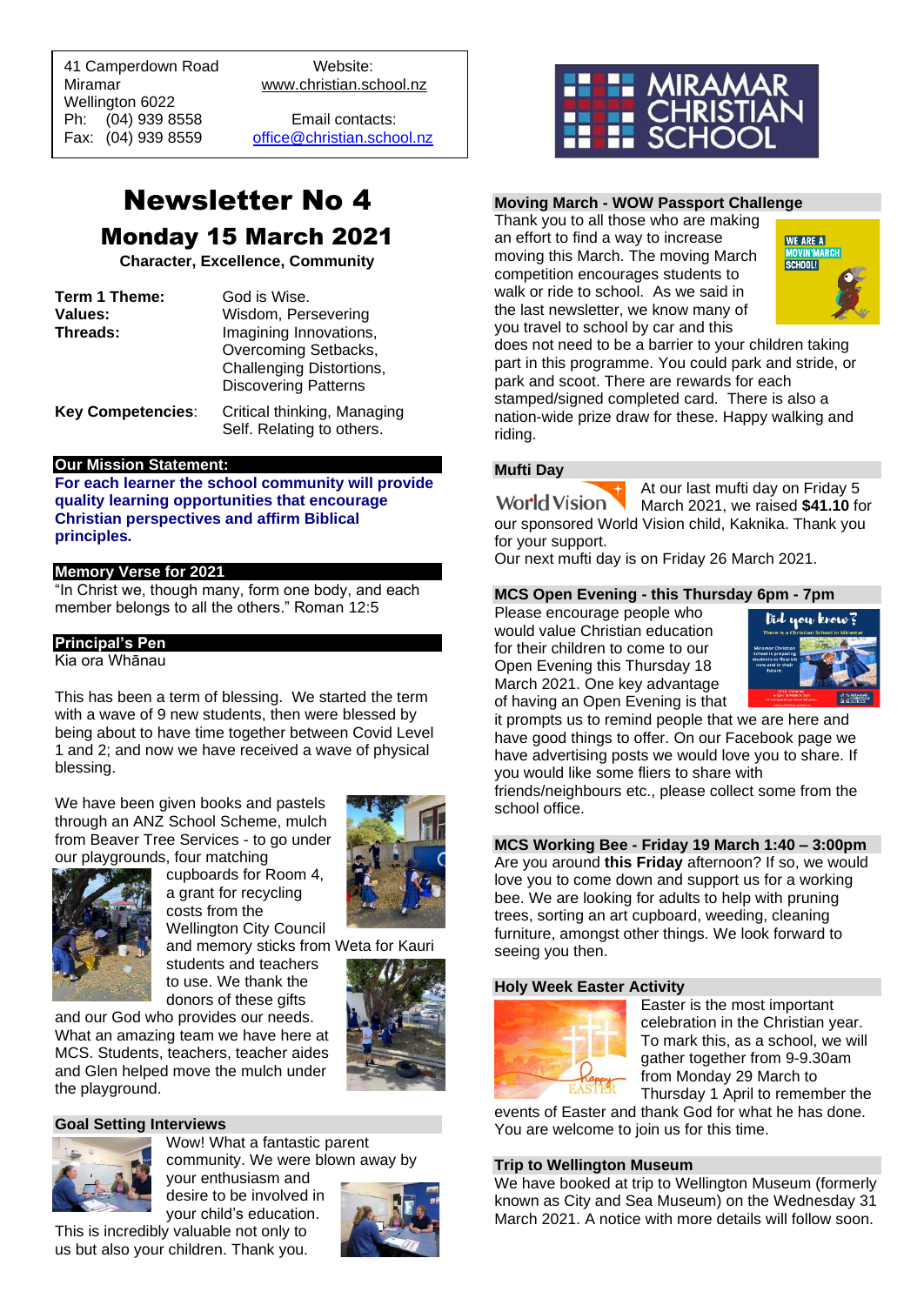#### **Uniform**

Thank you to all those who have bought the items missing from their childs school uniform. Please replace any of your childs uniform when they get a hole/rip in them. Being consistent in what is worn and the way it is worn makes our students look smart.

If you have recently purchased uniform items for your child/ren, these invoices are now due for payment.

#### **Prayer points: -**

#### **Thank God:**

- For the gifts bestowed on our school.
- For those who are committed to Christian Education and support us faithfully.
- For God's faithfulness to Miramar Christian School for the last 42 years.

#### **Please pray:**

- For another wave of new students
- That Miramar Christian School would be a blessing to the community.
- For a blessing on student focus and learning.
- That our Open Day will positively raise the profile of our school and help bring in genuine enquiries and new students to our school.
- For students to understand the significance of Easter and to draw close to God at this time.
- For a volunteer to complete grant applications on behalf of Miramar Christian School.
- That 2021 would be a year marked with joy in the Miramar Christian Community.
- For God's direction, wisdom, anointing and blessing on the work of our staff (teachers, teacher aides, Principal and office manager) and families (including our students).

#### **Prayer Students**

• For our prayer students and their families: - **Week 7:** Dylan, Miana, Amia-Rose, Zeanelle **Week 8:** Rebecca, Hazel, Aisha-Jadah, Adoma

I thank you for your on-going support. If you have any questions I can help with, please contact me (Mrs Kaye Gillies) on 021 293 5390.

#### Shalom and Ngā Mihi **Kaye Gillies Principal**



#### For more information visit heartfoundation.org.nz

#### **The Family Space – Neighbours Day – Sat 27 Mar**

Come and join in the fun at The Family Space on Saturday 27 March 2021 to celebrate 'Neighbours Day' with games, activities and food. For more information, go to [www.thefamilyspace.org.nz.](http://www.thefamilyspace.org.nz/)

Gateway Baptist would love for the MCS Community to be involved with this event.



SILENT AUCTION ARTS & CRAFTS **RAFFLE PRIZES** 

SEE OUR WEBSITE FOR MORE INFORMATION-WWWTHEFAMILYSPACE ORGNZ

## **SCHOOL DIARY**

| <b>Every Mon</b>      | Assembly 2:30                       |
|-----------------------|-------------------------------------|
| <b>Every Wed</b>      | Subway ordered lunch (optional)     |
| <b>Every Tues/Fri</b> | <b>Wheels Day / Wear PE Uniform</b> |
| <b>Every Thurs</b>    | Technology (Yrs 7-8) 8.50 pick up   |
| <b>Every Fri</b>      | <b>Wheels Day / Wear PE Uniform</b> |
|                       | Music Lessons, 8:30am-10:45am       |
| <b>Every Sun</b>      | 10am Gateway Baptist - all welcome  |
| <b>MAR</b>            |                                     |
| Mon 15 Mar            | 2.30pm Assembly                     |
| Tues 16 Mar           | Small Sticks p.m.                   |
| Thurs 18 Mar          | 8:50am Technology Bus (Y7-8)        |
| Thurs 18 Mar          | Kapa Haka p.m.                      |
| Thurs 18 Mar          | MCS Open Evening 6-7pm              |
| Fri 19 Mar            | MCS Working Bee 1:30pm              |
| Mon 22 Mar            | 2:30pm Sharing Assembly             |
| Mon 22 Mar            | BoT, 6:30pm, Room 3                 |
| Tues 23 Mar           | Small Sticks p.m.                   |
| Thurs 25 Mar          | 8:50am Technology Bus (Y7-8)        |
| Thurs 25 Mar          | Kapa Haka p.m.                      |
| Fri 26 Mar            | Mufti Day (gold coin donation)      |
| Fri 26 Mar            | Heart Foundation a.m.               |
| Fri 26 Mar            | Kauri Class Library Visit 11:30am   |
| Mon 29 Mar            | 2:30pm Assembly                     |
| Tues 30 Mar           | Small Sticks p.m.                   |
| Wed 31 Mar            | School Trip - Wellington Museum     |
| Thurs 1 Apr           | 8:50am Technology Bus (Y7-8)        |
| Thurs 1 Apr           | Kapa Haka p.m.                      |
| Fri 2 Apr             | Good Friday - No School             |
| Mon 5 Apr             | Easter Monday - No School           |
| Tues 6 Apr            | Easter Tuesday - No School          |
| Thurs 8 Apr           | 8:50am Technology Bus (Y7-8)        |
| Thurs 8 Apr           | Kapa Haka p.m.                      |
| Mon 12 Apr            | 2:30pm Sharing Assembly             |
| Tues 13 Apr           | Small Sticks p.m.                   |
| Thurs 15 Apr          | 8:50am Technology Bus (Y7-8)        |
| Thurs 15 Apr          | Kapa Haka p.m.                      |
| Fri 16 Apr            | End of Term 1, 3pm                  |
| Mon 3 May             | Start of Term 2, 8:55am             |